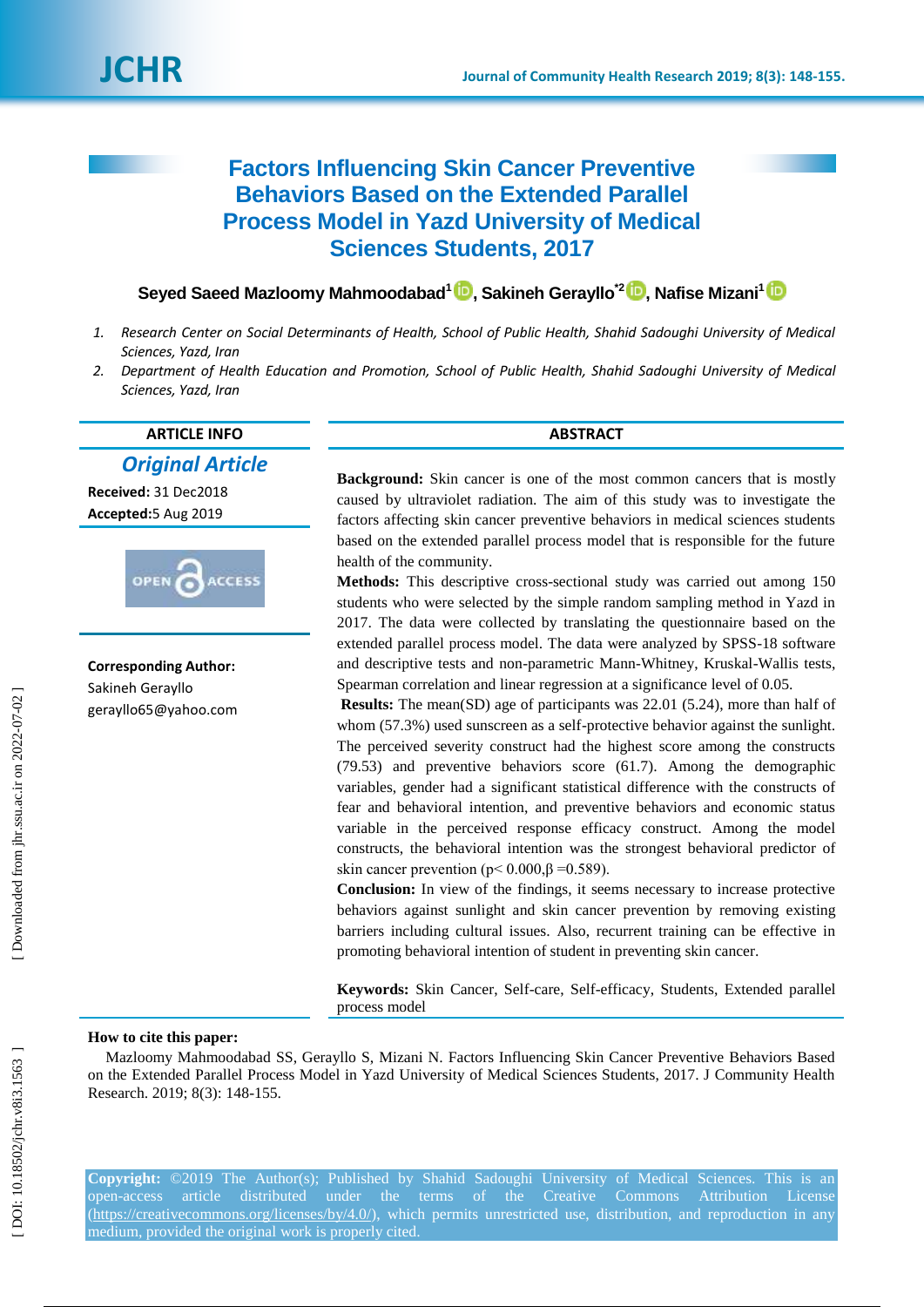#### **Introduction**

Cancer, after cardiovascular diseases and accidents, is the third cause of world mortality statistics (1, 2). Skin cancer is one of the common cancers in the world, especially among white people (3). Cancer which is the most common human malignancy is primarily diagnosed visually (4). Many of 5 million skin cancer cases that are diagnosed annually could be prevented by protecting skin from excessive sun exposure (5) .

In recent years, there has been a dramatic increase in the global outbreak of skin cancer. According to predictions, this disease will be a major contributor to the global burden of diseases in the coming decades (6). It is estimated that the incidence of various cancers in the world will increase to 20 million in 2020 (1, 7). In the United States, 2 million people are annually affected by skin cancer, and more than 50,000 die in the country due to the disease. Australia has the highest rate of skin cancer in the world (8). The highest incidence of skin cancers in both genders is seen in the face, which is indicative of the relationship between contacting with sun rays and various types of skin cancers. Epidemiologically, the most important risk factor for increasing all skin cancers is ultraviolet radiation (UV), either with a solar or synthetic source. Therefore, 90% of skin cancers are attributed to sunlight. However, atmospheric changes, including changes in the thickness of the ozone layer, along with changes in individual and social habits can justify this increase (1, 7) .

The most common cancer in the Middle East (9) and the United States is skin cancer (10)which has been the most commonly reported cancer in Iran in the recent years according to recent reports of cancer registries by Iranian Ministry of Health and Medical Education. Studies in Iran show a high incidence of this cancer with a rate of 16.51 (11). Currently, cancer in Yazd is the third most common cause of death and in terms of organ involvement, skin cancer is the second -largest common cancer in women (13.6% of all cancers) of the province (12). Totally, 20% of all types of cancer in Yazd are related to skin cancer. In the

studies conducted by Nourbala et al. during the last fifteen years in Yazd, the frequency of skin cancers has been reported to be up to 28% (13).

Skin cancer is one of the most preventable cancers. The important factor in preventing skin cancer is avoiding exposure to ultraviolet radiation (14). Several simple strategies can significantly prevent this disease such as restricting outdoor activities or avoiding exposure to sunlight from 10 am to 4 pm; searching for shadows; especially in the middle of the day; using thick protective clothing when exposing to sunlight; wearing a wide -edged cap as a shadow of face, head, ear, and neck; using sunscreen with SPF 15 or higher, with UVA and UVB shields (wide range); avoiding synthetic UV sources; using protective sunglasses; and avoiding indoor skin tanning (13, 15 -17) .

One of the health education models is the Extended Parallel Process Model (EPPM) which measures the combination of emotional processes (e.g.; fear) in relation to risk (18). This model is based on the theory of fear motivation (19, 20), which was introduced by Kim Witt in 1992. Based on this model, if people believe that they are highly at risk of developing a disease or exposure to a health hazard, more will be exacerbated to counteract it, and then an effective assessment of remedies will begin. In the event of a threat assessment followed by an assessment of strategies effectiveness, the likelihood of changing attitudes, behavioral intent and behavior will be greater  $(21, 22)$ <sup>2</sup>

Considering the high prevalence of this disease as well as its mortality, and in addition, the impact of the disease on the individual's useful life years and the created emotional and physical suffering, prevention of this disease seems to be essential (11). Given that medical students are responsible for this education to the community, it seems that, if they themselves adhere to skin cancer prevention, they can establish community relevance and be successful in community education. Therefore, this study aimed to investigate the factors affecting skin cancer prevention in medical students of Yazd.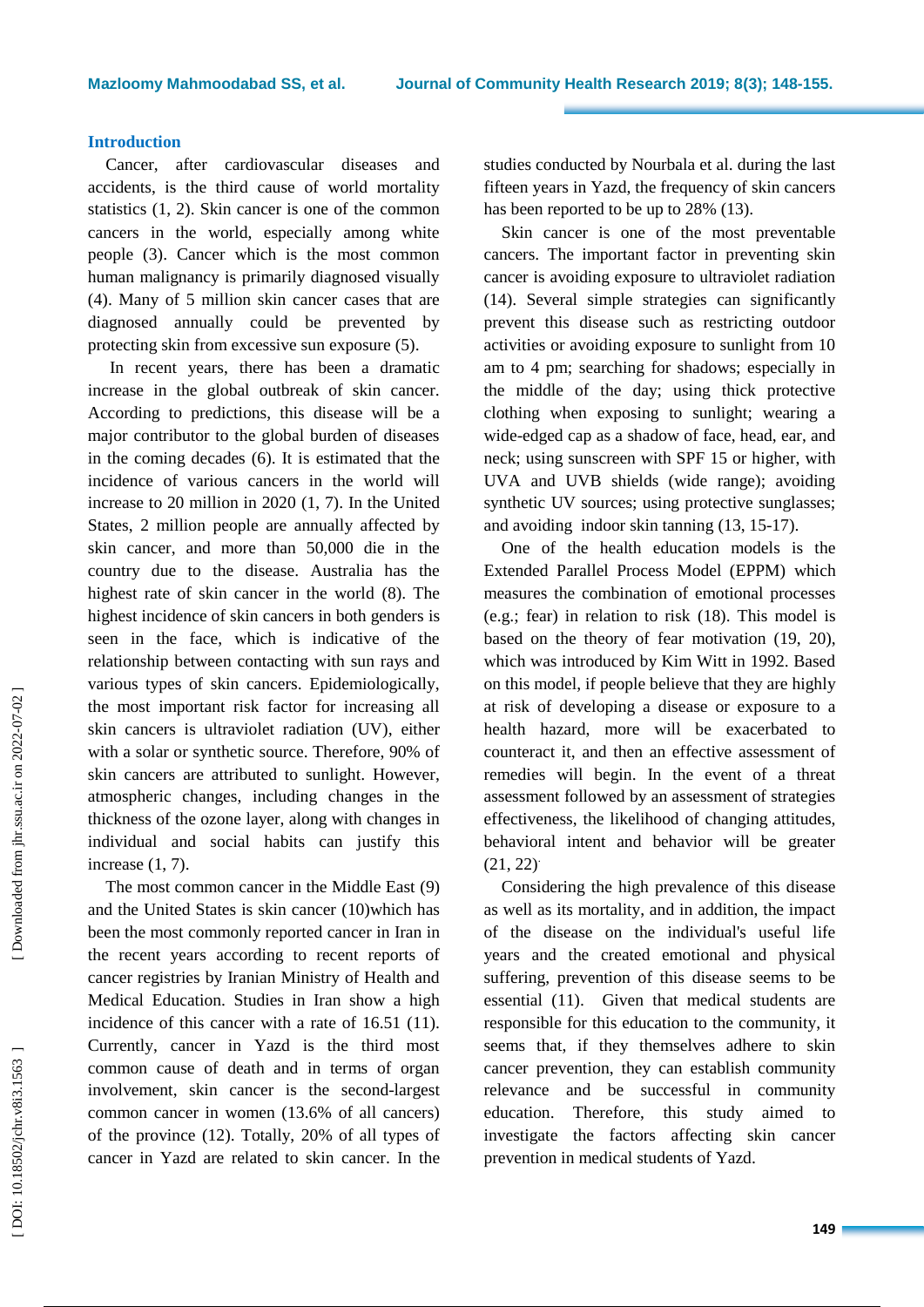#### **Methods**

This descriptive cross -sectional study was conducted in 2017. The population of this study was Yazd School of Public Health students. The sample size was estimated to about 150 people using Cochran formula with a 95% confidence interval and accuracy of 0.05 and by simple random sampling. Furthermore, data collection was conducted among students who were available at the faculty.

In this study, the questionnaire in the study by Kim Wit (Skin cancer questionnaire) was used (23) which consisted of two parts. The primary part was demographic variables including age, gender, marital status, economic status, et.al, the second part was based on the model of parallel processes developed in the field of skin cancer, which was translated by the designer of this model and was approved by the professors in this field. The face validity of the scales was approved by a panel of experts and the internal consistency of the scale was measured in a pilot study by 25 eligible participants. The sample subscales model questionnaire and the Cronbach  $\alpha$  calculated 0.85. The questions in this questionnaire include d "fear" with a score range of 36 -6 which were measured as 6 -level Likert options (option never  $= 1$  to very much  $= 6$ ) and Other constructs including "perceived sensitivity" 3 -15, "perceived severity" 3 -15, "perceived self-efficacy" 9 -45, "defense avoidance" 4 perceived response efficacy " 8 -40, "behavioral intention" 15 - 75, "preventive behavior" 2 -10 were measured as 5 level Likert options (completely opposite = 1 to totally agree  $= 5$ ). Before collecting data, samples were entered into the study with justification and satisfaction. The collected data after coding were analyzed using SPSS -18 software and due to the abnormality of the data using the Kolmogorov - Smirnov test of appropriate nonparametric statistical tests including Mann -Whitney, Kruskal -Wallis, Spearman correlation and linear regression analyses were done at the significance level of less than 0.05.

#### **Results**

The mean (SD) age of the participants was 22.01 (5.24 ), 88 people (58.7) were women and 59 people (39.3) were men, and 116 people were single (77.3%) and 30 married (20.0%). Moreover, most of the students (90.7%) were living in the urban area, and their entering year to the university varied from years 2010 to 2017, that the most frequency (35.4%) was for the year 2016. Furthermore, most of them (63.3%) reported that they have an average economic status. According to the target group self -report, hats (28.7%) and sunscreen (57.3%) were used as self-care behaviors.

Table 1 indicates that the perceived severity construct with 79.53% of the maximum score has the highest score. The defense avoidance construct also achieved the highest score of 48.2% of the maximum score among the studied constructs (Table 1).

According to the results of Table 2 based on the Mann -Whitney U test, there was a significant relationship between the fears, behavioral intention and preventive behaviors with the dual -gender variable. For other binary and MULTILEVEL background variables, the same test and Kruskal - Wallis test were used which showed no significant difference (Table 2).

The Spearman correlation test showed that there was a significant relationship between model constructs with a quantitative variable of age, in defense avoidance constructs, perceived self efficacy, perceived response efficacy, behavioral intention , and preventive behaviors. According to the results of this test, there was a positive correlation between fear and perceived sensitivity  $(p = 0.02)$ , perceived severity and perceived sensitivity ( $p = 0.037$ ), perceived response efficacy and perceived self-efficacy ( $p = 0.011$ ), and also between behavioral intention and respectively perceived fear constructs ( $p = 0.002$ ), perceived severity ( $p = 0.003$ ), perceived self-efficacy ( $p =$ 0.000), perceived response efficacy ( $p = 0.000$ ). Finally, the mean of preventive behavior score with model constructs showed that there was a significant positive correlation between behavior and perceived self-efficacy ( $p = 0.000$ ), perceived response efficacy ( $p = 0.036$ ) and behavioral intention ( $p = 0.000$ ) (Table 3).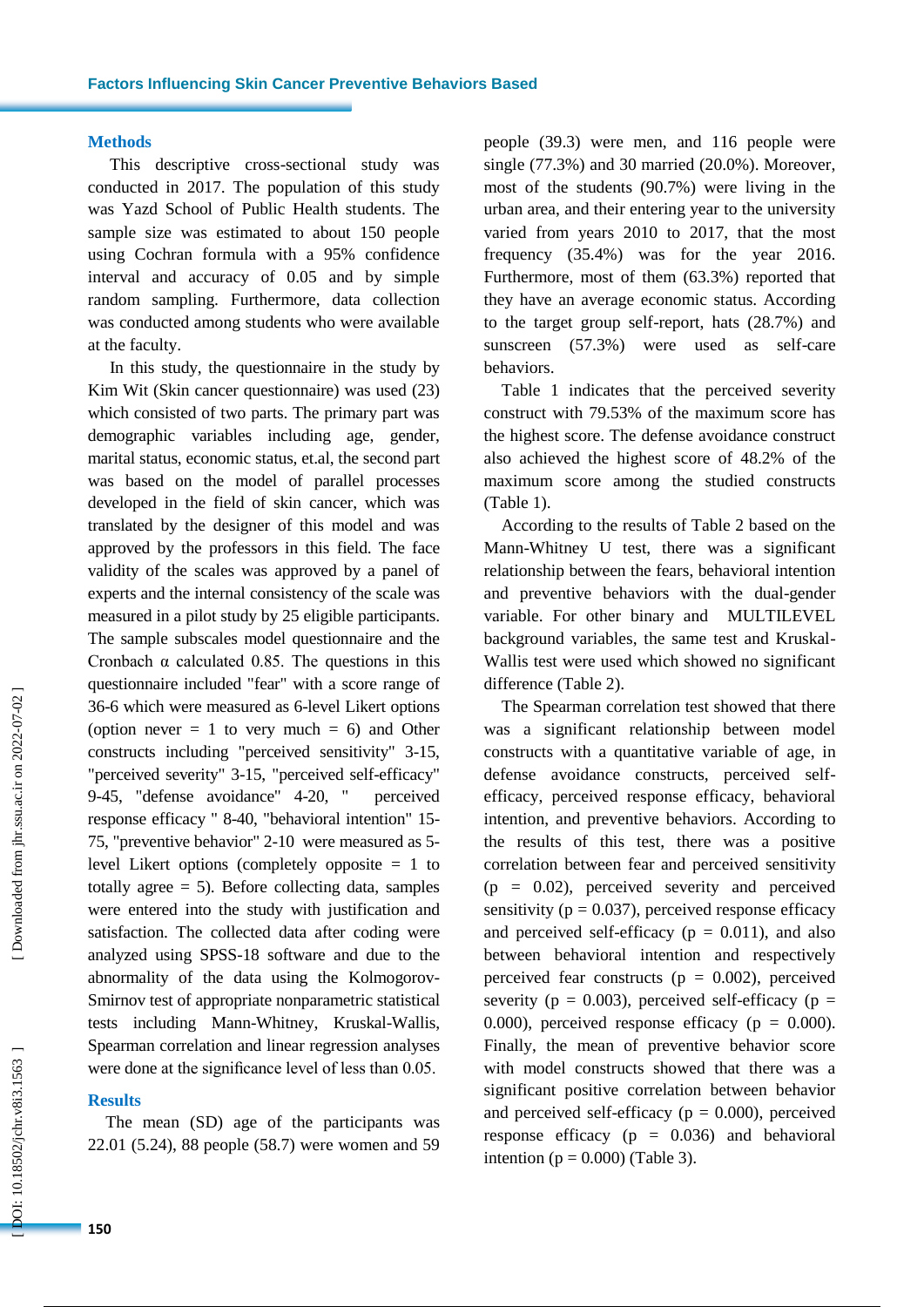#### **Mazloomy Mahmoodabad SS, et al**

According to the results, perceived severity constructs, perceived self -efficacy, perceived response efficacy, and behavioral intention predicted 0.53% of the preventive behaviors

variance  $(p<0.001, \beta=0.589)$  among which behavioral intention was the strongest predictor (Table 4).

**Table 1.** Means, standard deviation, average percentage of the score obtained from the maximum achievable score and the achievable score range of EPPM model constructs

| <b>Variable</b>             | Mean  | <b>SD</b> | Average percentage<br>of the maximum | <b>Achievable score</b><br>range |
|-----------------------------|-------|-----------|--------------------------------------|----------------------------------|
| Fear                        | 19.44 | 6.46      | 54                                   | $6 - 36$                         |
| Perceived sensitivity       | 8.96  | 2.81      | 59.73                                | $3-15$                           |
| Perceived severity          | 11.93 | 2.52      | 79.53                                | $3 - 15$                         |
| Perceived self-efficacy     | 28.98 | 5.42      | 64.4                                 | $9 - 45$                         |
| Defense avoidance           | 9.64  | 3.06      | 48.2                                 | $4 - 20$                         |
| Perceived response Efficacy | 31.27 | 4.81      | 78.17                                | $8-40$                           |
| <b>Behavioral intention</b> | 51.56 | 10.55     | 68.74                                | $15 - 75$                        |
| Preventive behavior         | 6.17  | 1.90      | 61.7                                 | $2 - 10$                         |

**Table 2**. Mean and standard deviation of the EPPM constructs scores with demographic characteristics of the subjects

| <b>Demographic</b>      |        | Gender |               |      |           |       |           |               |    | <b>Mann-</b> ) |            |
|-------------------------|--------|--------|---------------|------|-----------|-------|-----------|---------------|----|----------------|------------|
| variable                | Female |        |               | Male |           |       |           |               |    |                | (Whitney U |
| <b>Model constructs</b> | mean   | SD     | <b>Median</b> | O1   | <b>O3</b> | mean  | <b>SD</b> | <b>Median</b> | 01 | - 03           |            |
| fear                    | 21.07  | 5.67   | 20            | 18   | 25        | 17.23 | 7.00      |               |    | 21             | $p=0.002$  |
| Behavioral intention    | 54.07  | 9.10   | 55            | 48   | 60        | 48.46 | 10.93     | 50            | 40 | 56             | $p=0.006$  |
| Preventive behaviors    | 6.52   | .82    |               |      |           | 5.71  | 1.96      |               |    |                | $p=0.016$  |

**Table 3.** Correlation coefficient between constructs of EPPM model in the studied subjects

| <b>Items</b>  |               | $\mathbf{2}$ | 3            | 4           | 5            | 6             | 7           | 8           | 9 |
|---------------|---------------|--------------|--------------|-------------|--------------|---------------|-------------|-------------|---|
| Fear          |               |              |              |             |              |               |             |             |   |
| Perceived     | $r=0.193*$    | 1            |              |             |              |               |             |             |   |
| sensitivity   | $p=0.020$     |              |              |             |              |               |             |             |   |
| Perceived     | $r=0.132$     | $r=0.171*$   | 1            |             |              |               |             |             |   |
| severity      | $p=0.115$     | $p=0.037$    |              |             |              |               |             |             |   |
| Perceived     | $r=0.056$     | $r = -0.150$ | $r=0.121$    | 1           |              |               |             |             |   |
| self-efficacy | $p=0.510$     | $p=0.071$    | $p=0.146$    |             |              |               |             |             |   |
| Defense       | $r=0.039$     | $r=0.109$    | $r = -0.109$ | $r=0.087$   | 1            |               |             |             |   |
| avoidance     | $p=0.667$     | $p=0.227$    | $p=0.228$    | $p=0.337$   |              |               |             |             |   |
| perceived     | $r = -0.002*$ | $r = 0.087$  | $r=0.085$    | $r=0.216*$  | $r=0.050$    | 1             |             |             |   |
| response      | $p=0.985$     | $p=0.301$    | $p=0.313$    | $p=0.011$   | $p=0.592$    |               |             |             |   |
| Efficacy      |               |              |              |             |              |               |             |             |   |
| Behavioral    | $r=0.256*$    | $r=0.066$    | $r=0.250**$  | $r=0.546**$ | $r=0.113$    | $r = 0.450**$ |             |             |   |
| intention     | $p=0.002$     | $p=0.432$    | $p=0.003$    | $p=0.000$   | $p=0.224$    | $p=0.000$     |             |             |   |
| Preventive    | $r=0.146$     | $r = -0.005$ | $r=0.129$    | $r=0.553**$ | $r=0.055$    | $r=0.177*$    | $r=0.619**$ |             |   |
| behavior      | $P=0.083$     | $p=0.946$    | $p=0.118$    | $p=0.000$   | $p=0.546$    | $p = 0.036$   | $p=0.000$   |             |   |
|               | $r = -0.092$  | $r = 0.007$  | $r = -0.124$ | $r=0.061$   | $r = 0.178*$ | $r=0.285**$   | $r=0.219**$ | $r=0.259**$ | 1 |
| Age           | $p=0.276$     | $p=0.931$    | $p=0.137$    | $p=0.466$   | $p=0.049$    | $p=0.001$     | $p=0.010$   | $p=0.002$   |   |
|               |               |              |              |             |              |               |             |             |   |

P\*<0/05 P\*\*<0/01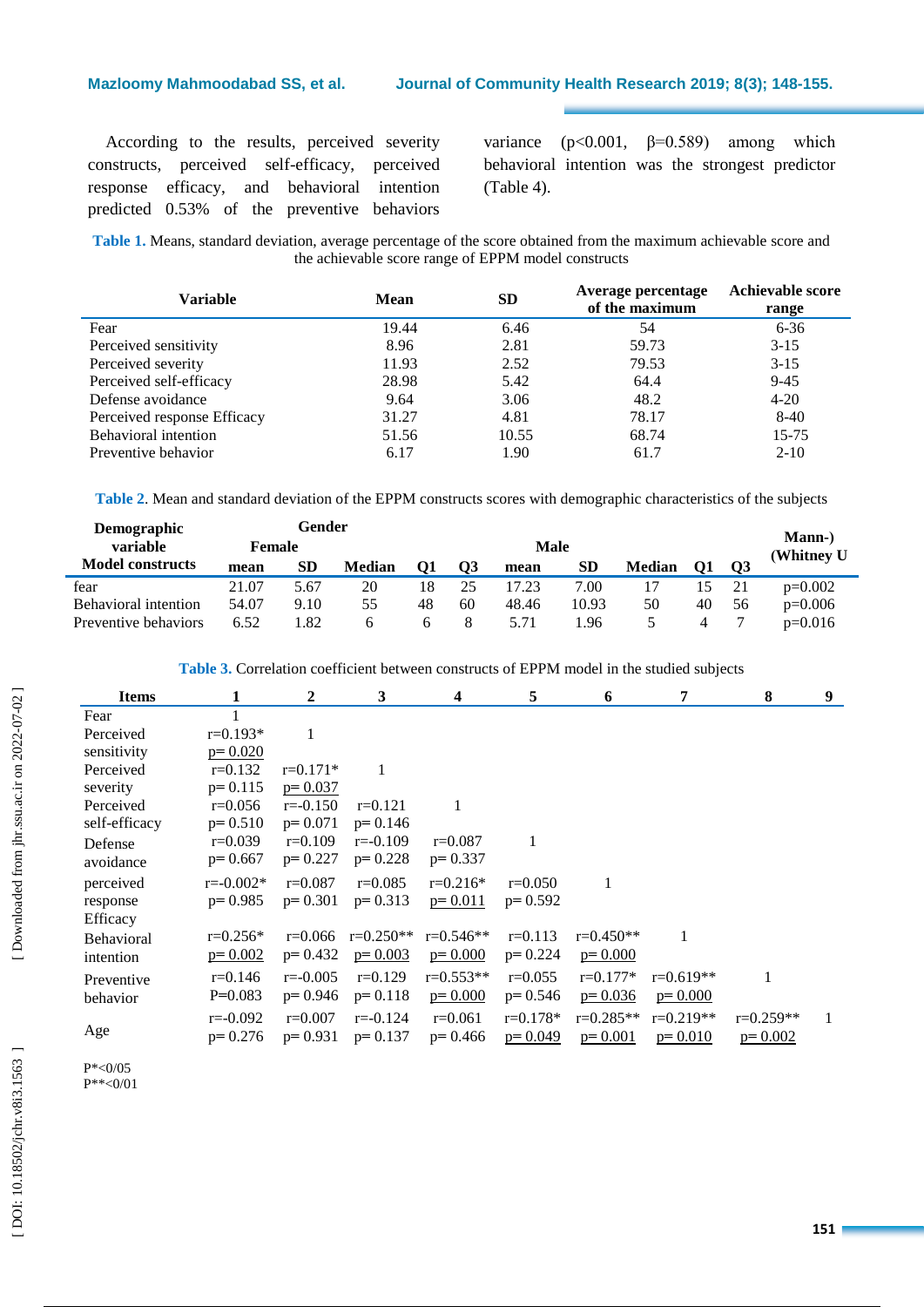| Independent variables       | <b>Beta Standardized</b> |         | $\mathbf{R}2$ | Dependent variable  |
|-----------------------------|--------------------------|---------|---------------|---------------------|
| Perceived severity          | 0.186                    | 0.012   |               |                     |
| perceived self-efficacy     | 0.328                    | < 0.001 | 0.535         | Preventive behavior |
| perceived response Efficacy | 0.248                    | 0.002   |               |                     |
| Behavioral intention        | 0.589                    | < 0.001 |               |                     |

**Table 4.** Regression analysis of constructs of EPPM model as skin cancer behavior predictors

#### **Discussion**

This study aimed to investigate the factors affecting skin cancer preventive behaviors in university students. According to the results, the most protective device for individuals was sunscreen, which was compatible with the study by Mohammadi et al. (24) and Devati et al.(25), similar to that of Lowe et al. in similar teenagers (26). The frequency of using sunscreen was 57.3%; however, in a study in high school students of Tehran, the frequency was 24.7% (25). Furthermore, Benvenuto -Andrade et al. reported the use of sunscreen in their study 47% in the summer and 3% in the winter (27), which are less than the present study. It should be emphasized that permanent use of sunscreen causes protection.

The use of hats as a protective device and selfcare behavior in various studies has been reported more than the current study (28, 29). One of the main possible reasons is the cultural issues as the obstacles in using hats in the country. De Vries et al. reported more sunscreen use in the study of beliefs and behavior of Dutch teenagers in protection against the sunlight (30) .

The perceived severity mean has the highest score among the constructs which indicates the seriousness of the disease from the students' viewpoint. However, they did not have a good sensitivity to the average score, which could be due to the fact that they do not see themselves at risk of illness, which is similar to the study of Allah Verdipour et al. in the field of narcotics in students (31). The defense avoidance construct has also the lowest score by gaining 48.2% of the maximum acquirable score which can be concluded that despite low sensitivity, the risk control process is high due to its high self -efficacy and its relationship with behavior.

The results showed that there was a significant difference in the background variables of gender

in relation to model constructs and self -care behaviors in the construct of fear and behavioral intention and preventive behaviors which in these three items the average score of girls was higher. In a study by De Vries et al., the protection method against sunlight was more common in girls (30). Furthermore, according to the study by Savona et al., they investigated the UV radiation and the skin cancer risk in the behavior of Danish and American teenagers and found that they were more likely to participate in the skin tanning program by sleeping in the sun (32).

Using a correlation test between the background age and behavior variables, a positive correlation was observed, which was not compatible with the previous study by Lowe et al. on Australian elementary school students (26). This difference in results according to the age group and level of education is justified since the target group of the current study consisted of university students who due to their age and attention to appearance have more caring behaviors.

Furthermore, the results of the positive correlation of perceived sensitivity and severity and the subject matter have a supporting role in increasing preventive behaviors, although this relationship with the desired behavior does not have the necessary correlation. Since individuals see themselves more vulnerable to sun damages and related diseases including skin cancer, they are more inclined toward caring behaviors. Moreover , the role of perceived susceptibility was not limited to direct effects but involved mediating pathways of influence (33).However, in a study by Novak et al. in patients with skin melanoma, many of them did not follow caring behaviors with regard to the risk of cancer, which researchers proposed a more comprehensive study in this regard (34) .

In this study, there was a positive correlation between perceived self -efficacy and perceived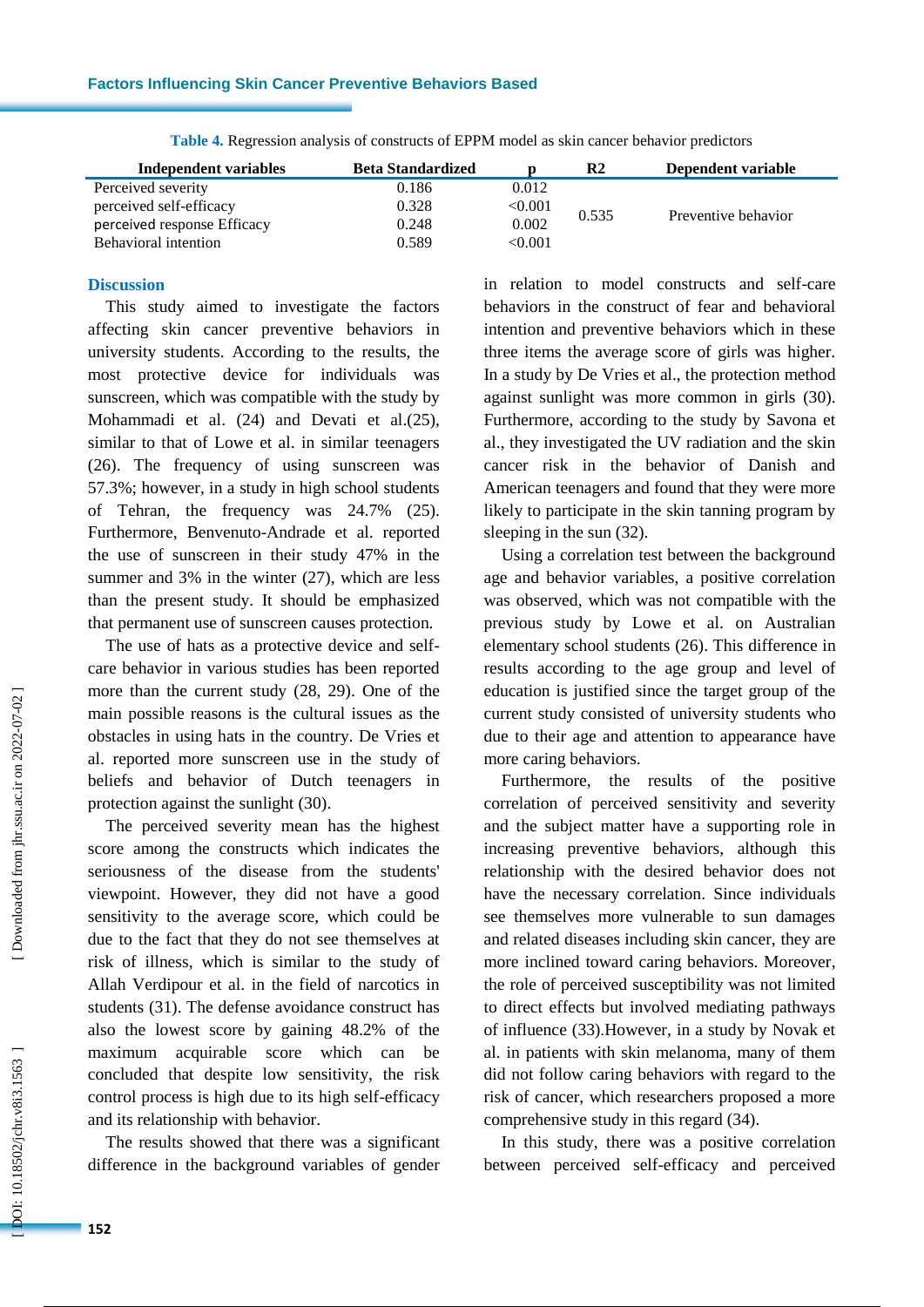response efficacy. In other words, if people believe that the result of the behavior is positive, they will have higher self-efficacy in doing the behavior; however, when there is a negative perception of the behavior outcome, the result will be different. In Reinau's study, sunscreen was the main form of sun protection (95%  $\leq$ ), and shading and wearing clothes were rarely used as protective devices (35) .

There was a positive correlation between perceived self-efficacy and behavior which is similar to the study by Najafi et al. on skin cancer among Sanandaj students (36). According to the definition of self-efficacy, it can be argued that if people have the ability to do an activity, then doing the behavior will be easy.

Regarding the positive correlation between behavioral intention and preventive behaviors, it is indicated that the person's intention for behavior is related to its occurrence in the future which is compatible with the study by Mohammadi et al. (24) .

In the present study, the behavioral intention construct was the strongest predictor of behavior. However, in a study by Mohammadi et al. in the field of skin cancer, self -efficacy had the most predictive power of protection motivation (24), and in Heckman's study, self -efficacy also predicted the protective behavior, but was not a strong predictor (37). The intention is the preoperative stage in which the person is prepared for the behavior; however, it does not always lead to behavior, since various factors can change the person's intention to do a behavior.

#### **Conclusions**

According to the results of this study, the use of protective devices is related to several factors including culture, which may consider sunscreen for women or as a cosmetic tool or using hats as an unconventional way of protection. Therefore, it prevents preventive behaviors in skin cancer which shows the need to educate students in this regard in order to promote protective behaviors . It seems necessary to plan programs in order to increase protective behaviors against sunlight and skin cancer prevention by removing existing barriers including cultural issues. Also , recurrent training can be effective in promoting behavioral intention of student in preventing skin cancer.

The limitation of the study was individuals' self-reporting that could be detrimental to the study results. Although it was tried to reduce the deficiencies with a full description of the research issue, it is recommended to examine the participants' behavior by observation and trial or ask them to register their protective behaviors throughout the day in future studies. , This study is was conducted in a limited scope of the University of Medical Sciences (School of Public Health); therefore, extensive research in other academic environments is needed.

#### **Acknowledgments**

The authors of the study thank all the people that helped sincerely in conducting this study, particularly the students who collaborated in the implementation of the project.

#### **Ethical approval**

The purpose of the study and the way to complete the questionnaire were explained to the participants. Moreover , the participants were reassured of confidentiality and signed the informed consent form. Ethical code:IR.SSU.SPH.REC.1398.007

#### **Conflict of interest**

The authors declare that they have no conflicts of interest.

#### **References**

1.Babazadeh T, Nadrian H, Banayejeddi M, et al. Determinants of skin cancer preventive behaviors among rural farmers in Iran: an application of protection motivation theory. Journal of Cancer Education. 2017;32(3):604 -12.

2.Al -Dujaili Z, Henry M, Dorizas A, et al. Skin cancer concerns particular to women. International journal of women's dermatology. 2017;3(1):S49 -S51.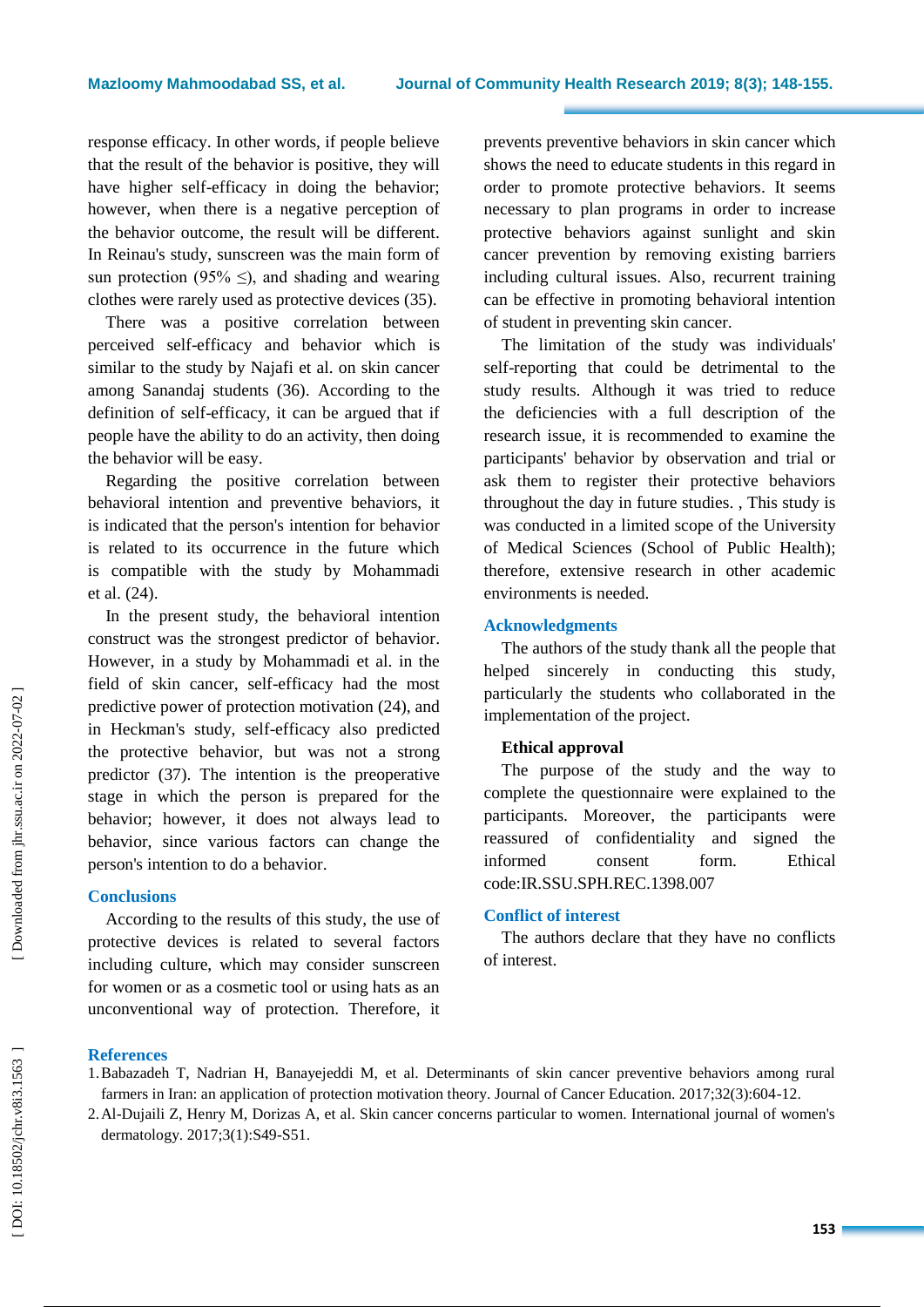#### **Factors Influencing Skin Cancer Preventive Behaviors Based**

- 3.Alberg AJ, Herbst RM, Genkinger JM,et al. Knowledge, attitudes, and behaviors toward skin cancer in Maryland youths. Journal of Adolescent Health. 2002;31(4):372 -7.
- 4.Esteva A, Kuprel B, Novoa RA, et al. Dermatologist -level classification of skin cancer with deep neural networks. Nature. 2017;542(7639):115 -8.
- 5.Segal R, Miller K, Jemal A. Cancer statistics, 2018. CA Cancer J Clin. 2018;68(1):7 -30.
- 6.Janda M, Youl P, Marshall AL ,et al. The HealthyTexts study: A randomized controlled trial to improve skin cancer prevention behaviors among young people. Contemporary clinical trials. 2013;35(1):159 -67.
- 7.Livingston PM, White V, Hayman J, et al. Australian adolescents' sun protection behavior: Who are we kidding? Preventive medicine. 2007;44(6):508 -12.
- 8.Kim RH, Armstrong AW. Nonmelanoma skin cancer. Dermatologic clinics. 2012;30(1):125 -39.
- 9.Mohebbipour A, F. A. Prevalence of melanoma and nonmelanoma malignancies in patients visiting dermatology clinics in Ardabil City, 2002 -2013. International Journal of Advances in Medicine. 2015;2(1):38 -43. [Persian]
- 10. Guy Jr GP, Thomas CC, Thompson T, et al. Vital signs: melanoma incidence and mortality trends and projections —United States, 1982 –2030. MMWR Morbidity and mortality weekly report. 2015;64(21):591 -96.
- 11. Afshari M, Bahrami M, Kangavari M. Factors preventing skin cancer in farmers from tuyserkan city based on protection motivation theory. Iran Occupational Health. 2016;13(1):80-90. [Persian]
- 12. Noorbala MT, Kafaie P. Analysis of 15 years of skin cancer in central Iran (Yazd). Dermatology online journal. 2007;13(4):1 -4.
- 13. Nadrian H, Rahaee Z, Mazloomy Mahmoodabad SS, et al. Effects of educational intervention on promoting skin cancer preventive behaviors and its predisposing factors among female students in Yazd city: An application of some PRECEDE Model constructs. Razi Journal of Medical Sciences. 2014;21(126):55 -64. [Persian]
- 14. Geller AC, Swetter SM, Brooks K, et al. Screening, early detection, and trends for melanoma: current status (2000 2006) and future directions. Journal of the American Academy of Dermatology. 2007;57(4):555 -72.
- 15. Sandhu PK, Elder R, Patel M, et al. Community -wide interventions to prevent skin cancer: two community guide systematic reviews. American journal of preventive medicine. 2016;51(4):531-9.
- 16. Boniol M, Autier P, Boyle P, et al. Cutaneous melanoma attributable to sunbed use: systematic review and meta analysis. Bmj. 2012;345:e4757.
- 17. MahmoodAbad SSM, Noorbala MT, Mohammadi M, et al. Knowledge, attitude, and performance of students toward skin cancer in Yazd, 2009. International journal of dermatology. 2011;50(10):1262 -5.
- 18. Birmingham WC, Hung M, Boonyasiriwat W, et al. Effectiveness of the extended parallel process model in promoting colorectal cancer screening. Psycho Oncology. 2015;24(10):1265 -78.
- 19. Witte K. Fear as motivator, fear as inhibitor: Using the extended parallel process model to explain fear appeal successes and failures. InHandbook of communication and emotion 1996: 423-450. Academic Press.
- 20. Basil M, Basil D, Deshpande S, et al. Applying the Extended Parallel Process Model to workplace safety messages. Health communication. 2013;28(1):29 -39.
- 21. Jasemzadeh M, Jaafarzadeh N, Khafaie MA, et al. Predicator of pregnant women's self-care behavior against air pollution: an explanation based on the extended parallel process model (EPPM). Electronic physician. 2016;8(9):2871.
- 22. Jin SS, Kai B, Chen FF, et al. Correlates of condom -use self-efficacy on the EPPM -based integrated model among Chinese college students. Biomedical and Environmental Sciences. 2017;30(2):97 -105.
- 23. https://msu.edu/~wittek/scale.htm.
- 24. Mohammadi S, Baghiani Moghadam MH, Noorbala MT, et al. Survey about the role of appearance concern with skin cancer prevention behavior based on protection motivation theory. Journal of Dermatology and Cosmetic. 2010;1(2):70 -7. [Persian]
- 25. Davati A, Pirasteh A, Yahyaei M, et al. Skin protective behavior amongst girl students; based on health belief model. Acta Medica Iranica. 2013:626 -32.
- 26. Lowe JB, Borland R, Stanton WR, et al. Sun -safe behaviour among secondary school students in Australia. Health Education Research. 2000;15(3):271 -81.
- 27. Benvenuto-Andrade C, Zen B, Fonseca G, et al. Sun Exposure and Sun Protection Habits Among High-school Adolescents in Porto Alegre, Brazil ¶. Photochemistry and photobiology. 2005;81(3):630 -5.